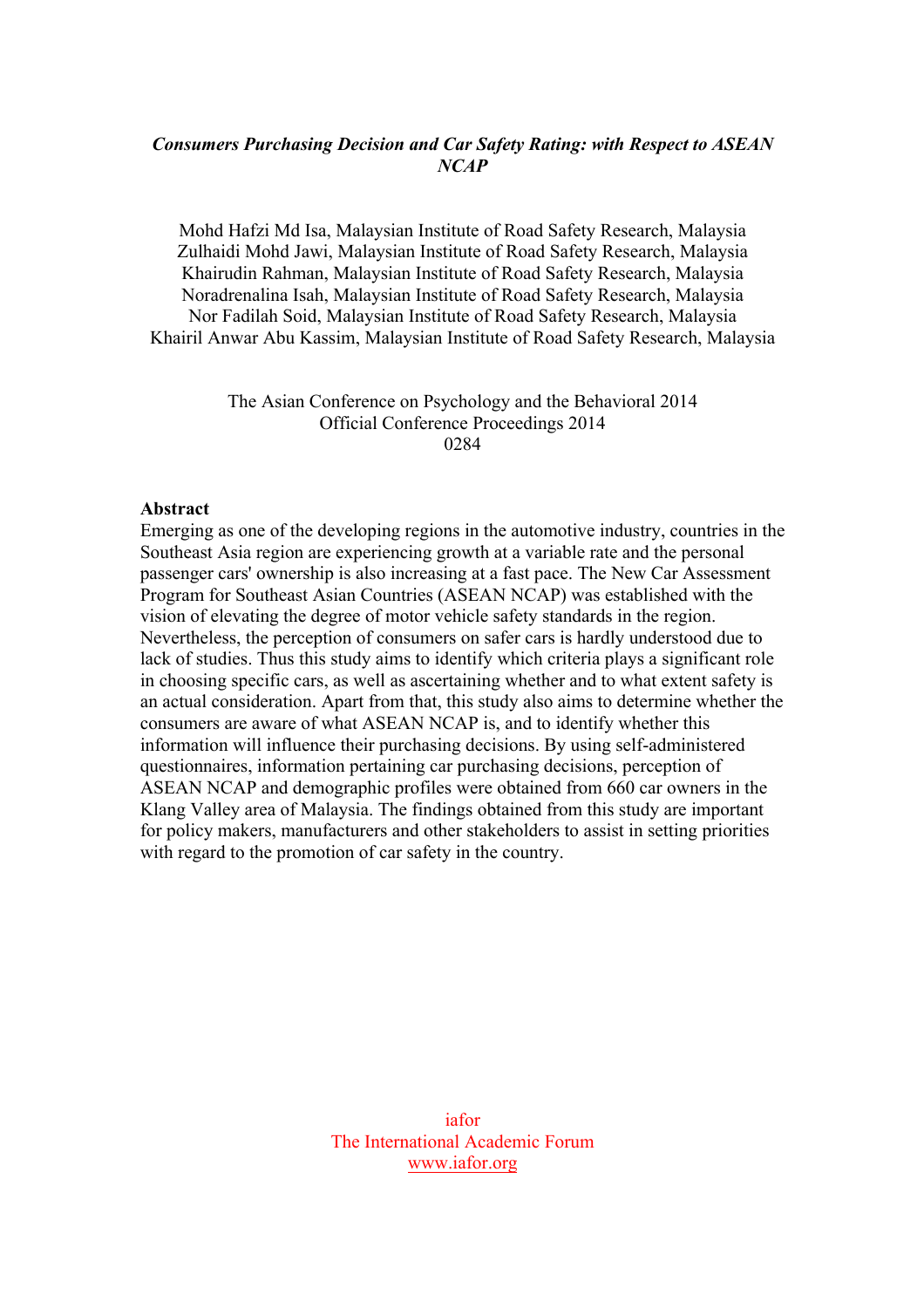#### **Introduction**

The New Car Assessment Program for Southeast Asian Countries (ASEAN NCAP) was established from a meeting point of two separate agendas i.e. the "dream" of Malaysia to have its own independent automobile safety rating and "special mention" of such initiative in the United Nation's Decade of Action (DOA) for Road Safety 2011-2020 (WHO, 2011). Malaysia has been seriously looking into impactful intervention in road safety by setting up the Road Safety Department (JKJR) in 2004 and the Malaysian Institute of Road Safety Research (MIROS) in 2006, under the "Malaysia's Road Safety Plan 2006-2010" (Road Safety Department of Malaysia, 2006) Framework.

One of the strategic projects initiated by MIROS in the country was what is called "MyNCAP" – Malaysia New Car Assessment Program. Since 2008, major fundamental works have begun which include benchmarking process around the world, designing the crash test laboratory and introducing the Malaysian Vehicle Assessment Program (MyVAP) as a "precursor program" for NCAP (Aqbal et al., 2009). In December 2011, MIROS and the Global New Car Assessment Program (Global NCAP) signed a Memorandum of Understanding (MoU) to establish a NCAP for the Southeast Asian region, in conjunction with the DOA objective – which turned out to be a greater initiative than Malaysia's initial "dream".

"Safe Vehicles Pillar" in DOA revolves around the global deployment of vehicle safety technologies for both passive and active safety, through a combination of harmonized relevant global standards, and consumer information schemes and incentives to accelerate the uptake of new technologies (WHO, 2011). The Decade of Action has outlined several specific activities to achieve this target, in which ASEAN NCAP is the manifestation of Activity No. 2 in safer vehicles pillar i.e. implementation of new car assessment programs in all the regions in the world, to increase the availability of consumer information about the safety performance of motor vehicles. It is hoped that the ASEAN NCAP will elevate the vehicle safety level in the region, in which the ultimate goal is to ensure the users are getting the best value for their money on personal transportation. Figure 1 depicts the role of ASEAN NCAP in pursuing its goal to educate consumers, as well as to encourage manufacturers (OEMs) to produce safer cars (Zulhaidi et al., 2013a).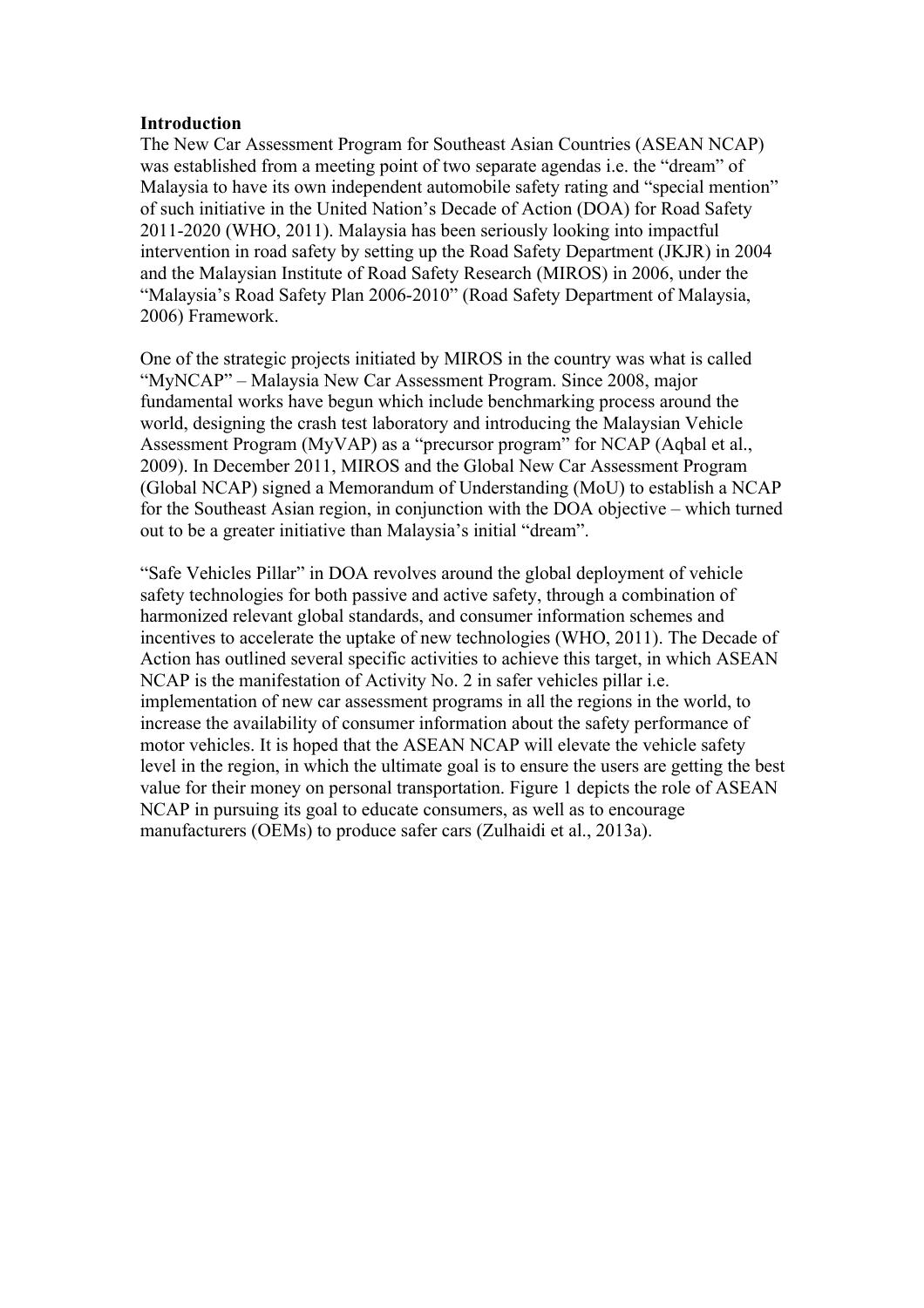

Figure 1: Role of ASEAN NCAP in "automotive ecosystem"

ASEAN is comprised of ten countries with a total population of approximately 600 million people, which is nearly 9 percent of the world's population. It is notable that the main problem in ASEAN road safety is the high number of motorcycles, which leads to the high number of casualties involving motorcyclists in most ASEAN countries (WHO, 2013). Looking at the bigger picture, ASEAN road safety can be described as a football team formation  $-3-5-2$  (defenders-midfielders-forwards)  $$ whereby this concept is applicable to both overall road safety situation and automobile safety concern (Zulhaidi et al., 2013c).

The "forwards" – Brunei and Singapore – are two small countries that seem to have a better chance at reaching what is referred to as "zero fatality vision". Brunei only recorded 46 fatalities in 2010 from a population of 400,000 people, while Singapore recorded 193 deaths in the same year out of five million populations. The "defenders" – Laos, Cambodia and Myanmar –experience a low number of road deaths, but have a relatively high index of fatality based on 100,000 populations. These five countries also have no domestic car industry, thus have less exposure in terms of vehicle numbers.

The rest which are the "midfielders" – Malaysia, Thailand, Indonesia, the Philippines and Vietnam – which are also referred to as the "Big 5" have the following characteristics:

They are among the world's most populous countries (except Malaysia); combined population of more than 500 million people.

Categorized as middle income countries (MIC).

Own domestic car industries and the most sales of vehicles; Total Industry Volume (TIV) of approximately 3.5 million units in 2012 (AAF, 2012).

Recorded high number of fatalities; combined road deaths were 70,000 in 2010 (WHO, 2013).

Therefore, it is hoped that the ASEAN NCAP will act as a countermeasure in the road safety situation in ASEAN, particularly for more complicated road traffic systems in the "Big 5" countries. Currently, the ASEAN NCAP performs one crash test per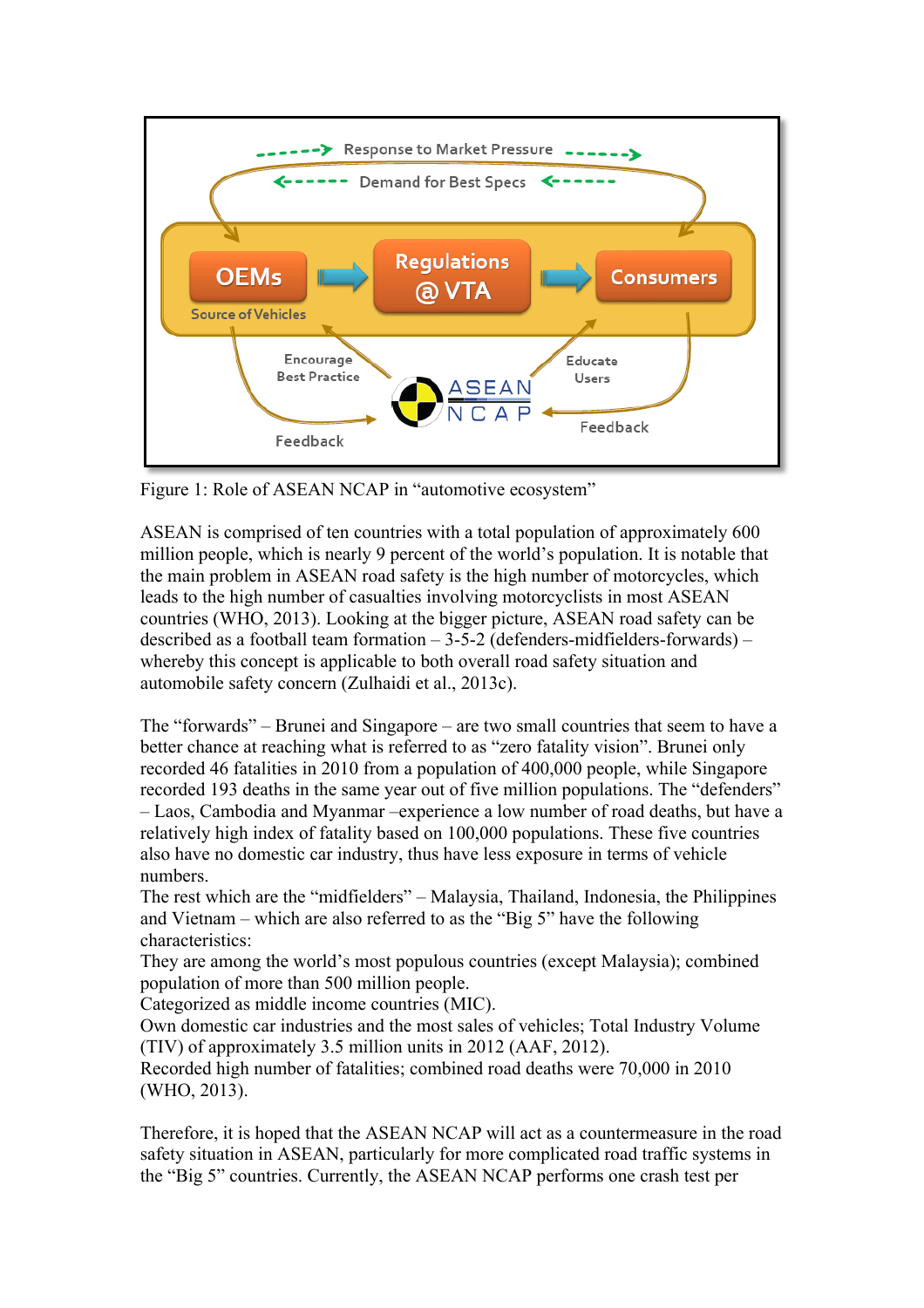selected model and produces two separate ratings i.e. adult (AOP) and child occupant protection (COP) (ASEAN NCAP, 2012). AOP measures how effective a car is in protecting adult occupants in the event of a frontal collision, and COP shows how a car may protect child occupants if the Child Restraint System (CRS) is used. The ASEAN NCAP has now reached the final stage of its pilot status – conducted in three phases – in which crash test results for the first and second phases have been published through various mediums e.g. press conferences and releases, interviews, the social media platforms, proceedings, journals and many others.

Nevertheless, whether the consumers are aware of the existence of the ASEAN NCAP and utilize the vehicle safety ratings in their purchasing decisions is poorly understood. Apart from that, it is also essential to understand how the consumers consider safety when purchasing a vehicle and its contributing factors e.g. driver characteristics. According to recent studies, factors such as age and gender have been shown to influence consumers who rate safety as one of their main priorities during the purchasing process (Clark et al., 2012; Vrkljan and Anaby, 2011; Koppel et al., 2008). This information is very important for the ASEAN NCAP in their future branding and promotion, influencing policy makers, manufacturers and other stakeholders to assist in setting priorities with regard to the promotion of car safety in the region. Thus, this study intends to achieve the following objectives:

To determine how consumers conceptualize vehicle safety and to what extent this factor affects the purchasing decisions of their cars.

To examine the influence of gender and age towards consumers' purchasing decisions with regard to safety.

To determine the consumers' awareness level of the ASEAN NCAP and identify whether the safety ratings information would influence their purchasing decisions.

#### **Methodology**

# 2.1 Development of Questionnaire

The questionnaire was developed and adapted from previous studies which investigated factors that influence vehicle purchasing decisions among consumers (Clark et. al., 2012; Vrkljan & Anaby, 2011; McCartt and Wells, 2010; Koppel et al., 2008). In addition, the questionnaire was constructed in both English and Malay in order to ensure that respondents with different first languages could understand all the items. It comprised three main parts:

**Section A:** Information about present cars including the decision makers. All respondents were also asked to rank the importance of 13 vehicle features they considered when purchasing their present cars using a 5-point scale, where 1 indicated "very unimportant" and 5 indicated "very important". There is also an open-ended question on how the consumers conceptualize or interpret "vehicle safety".

**Section B:** Consumers' awareness and source of information regarding the ASEAN NCAP, and whether ASEAN NCAP safety ratings influence their purchasing decisions.

**Section C:** Demographic profiles including age, gender, marriage, income, driving experience and previous accidents.

The questionnaire was then checked for face and content validity. Face validity was conducted by selected five research officers, whereas content validity was reviewed by two experts in the field of vehicle safety. A pilot study of 40 respondents was also conducted in order to determine the reliability of the instrument. The Cronbach's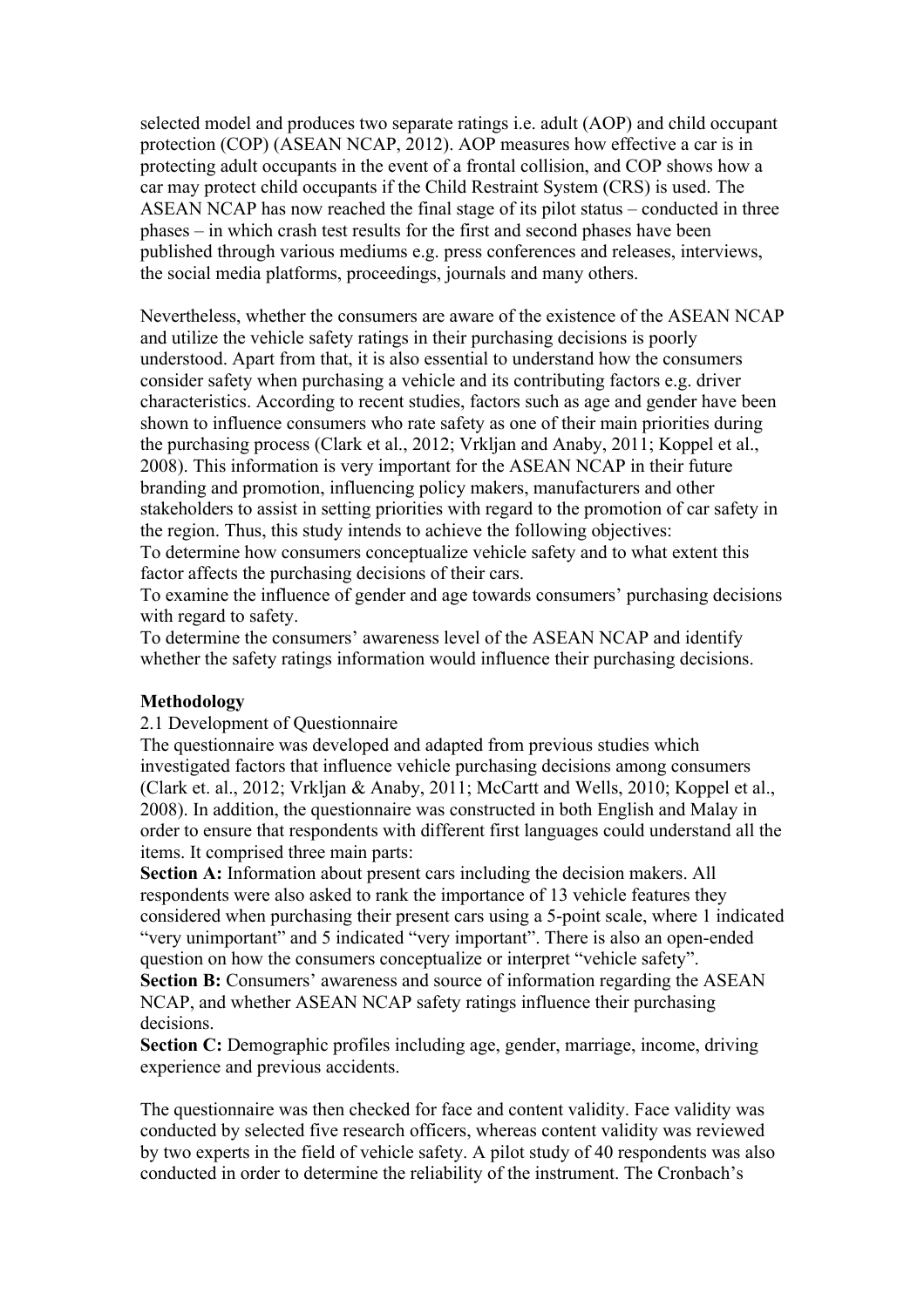alpha coefficient for 13 items in Section A was measured at 0.882, and this is considered acceptable.

### 2.2 Participants and Settings

Klang Valley, a highly populated area in Malaysia, was selected for this study. Five districts from the area were randomly selected e.g. Petaling, Hulu Langat, Gombak, Kuala Langat and Hulu Selangor. Realizing the possibility of obtaining high responses from the public, shopping malls were chosen as the study locations and randomly selected for each district. Furthermore, a systematic sampling method was adopted in the study to select the sample respondents. Every  $10<sup>th</sup>$  person entering the shopping malls was approached. If the approached person refused to participate, the next person entering the premise would be approached and so on.

The respondents were also informed about the objectives of the study and were assured that the information obtained would remain confidential. To ensure the reliability of the information obtained from the respondents, the enumerators were recruited through an interview process and trained for data collection. The data collection was completed within a three-month period (from November 2013 to January 2014).

### 2.3 Statistical Analysis

Out of the 700 respondents surveyed, only 660 respondents who met the inclusion criteria (own a car and were the main or joint decision maker when purchasing their present car) were included and used for analyses in order to avoid any hypothetical bias, as indicated by Koppel et al. (2008). A number of descriptive analyses (mean and percentage) were performed to determine the respondents' demographic characteristics, importance level of vehicle features and consumers' understanding about vehicle safety. A One-Way Analysis of Variance (ANOVA) with post-hoc analysis using the Tukey method was performed to determine whether there was a difference in the level of importance attributed to the vehicle features.

For the top three features identified as the most important (including safety aspects), a Two-Way ANOVA was conducted using the following design: 2 (gender) x 4 (age groups). As suggested by Vrkljan and Anaby (2011), the Effect Size (ES) was calculated and interpreted based on Cohen's classification (Cohen, 1977) where ES=.01 is considered a small effect, ES=.06 as medium, and ES=.14 as a large effect size. All of the analyses were performed using the Statistical Package for Social Sciences (SPSS) version 16.0.

### **Results**

### 3.1 Demographic Profiles

The demographics of the survey respondents are shown in Table 1. Of the 660 respondents, 338 (51.2%) were male and 322 (48.8%) were female. The respondents' age were recorded at an average of 32 years, with higher percentage reported within the range of 26 to 35 years old. A majority of the respondents had received tertiary education (60.9%), followed by secondary education (38.3%), and the least were primary education (0.8%). The majority of respondents reported having a monthly income of less than RM5000. More than half of the respondents were married; with 48.2% of them having at least one child. Out of the 261 respondents who had been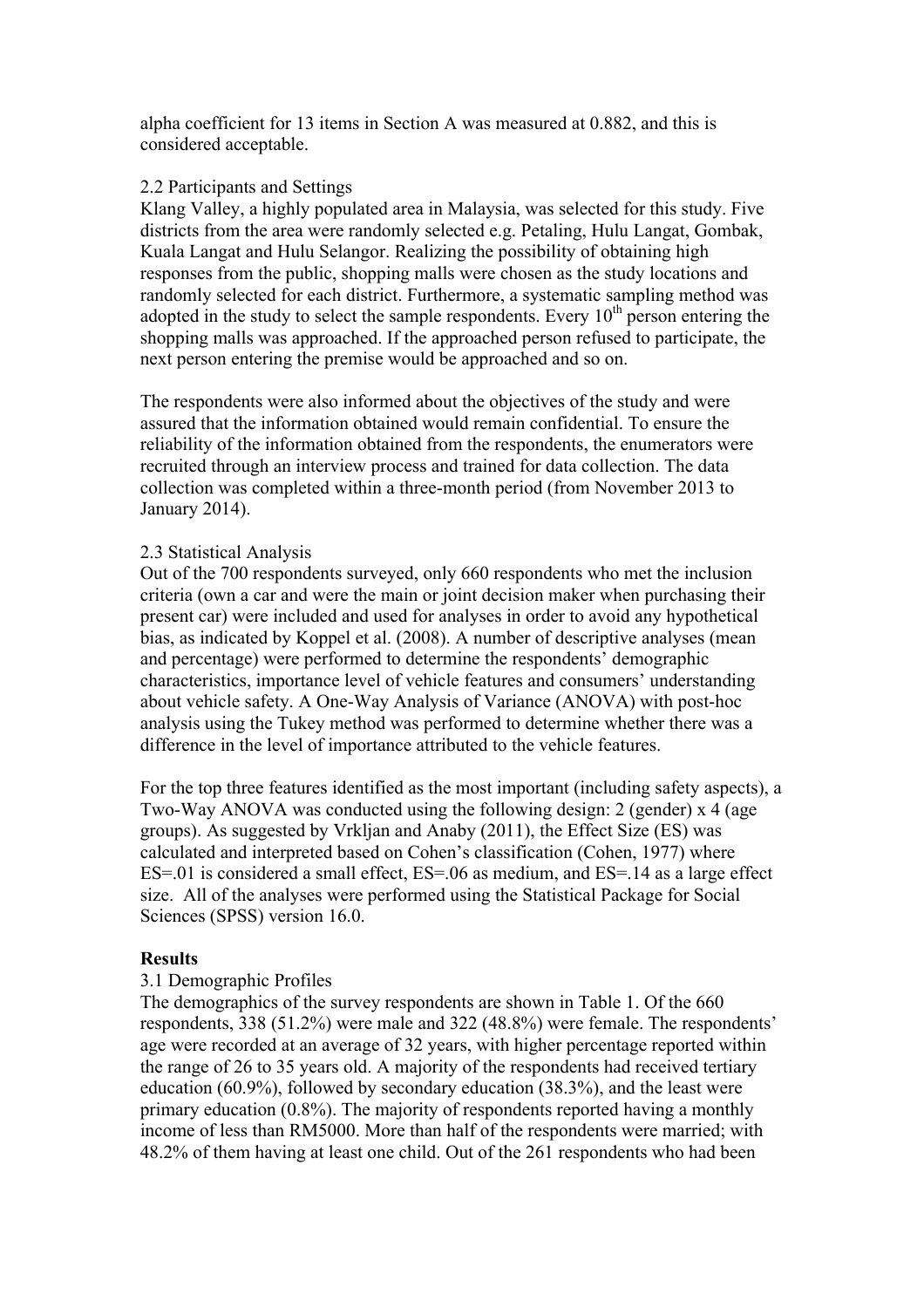ticketed previously, speeding was reported as the top traffic offence. About 34% of the respondents had been involved in road crashes.

# 3.2 Factors Contributing to Car Purchasing Decisions

Respondents were asked to rate the level of important factors they would look for when purchasing their present cars. According to Table 2, certain features are rated as more important than others when deciding to purchase their present vehicles. Further analysis using ANOVA technique indicated that there was significant difference amongst all features reported by the respondents  $[F (12, 8567) = 33.934, p < .0001]$ . Post-hoc analyses revealed that price had the highest importance rating as compared to other features, followed by safety ( $p < .0001$ ), comfort ( $p < .0001$ ) and fuel economy ( $p < .0001$ ). The least importance features were design or style of the car ( $p$ )  $\leq$  .0001) and resale value (p  $\leq$  .0001).

|                                      | N(%)       | Mean (SD)             |
|--------------------------------------|------------|-----------------------|
| Gender                               |            |                       |
| Male                                 | 338 (51.2) |                       |
| Female                               | 322 (48.8) |                       |
| Age group                            |            | 32.0(10.2)            |
| 16-25 years old                      | 206 (31.2) |                       |
| 26-35 years old                      | 269 (40.8) |                       |
| 36-45 years old                      | 103(15.6)  |                       |
| More than 45 years old               | 82 (12.4)  |                       |
| <b>Level of education</b>            |            |                       |
| Primary                              | 5(0.8)     |                       |
| Secondary                            | 253 (38.3) |                       |
| Tertiary                             | 402(60.9)  |                       |
| <b>Income</b>                        |            | 3,809.56<br>(3455.33) |
| Below RM 5000                        | 484 (73.3) |                       |
| Above RM 5000                        | 176(26.7)  |                       |
| <b>Marital status</b>                |            |                       |
| Single                               | 281 (42.6) |                       |
| Married                              | 379 (57.4) |                       |
| <b>Driving experience</b>            |            |                       |
| Less than 10 years                   | 456(69.1)  |                       |
| More than 10 years                   | 204(30.1)  |                       |
| <b>Experienced of being summoned</b> |            |                       |
| Yes                                  | 261 (39.5) |                       |
| N <sub>o</sub>                       | 399 (60.5) |                       |
| Involved in road accident?           |            |                       |

Table 1: Demographic information of the respondents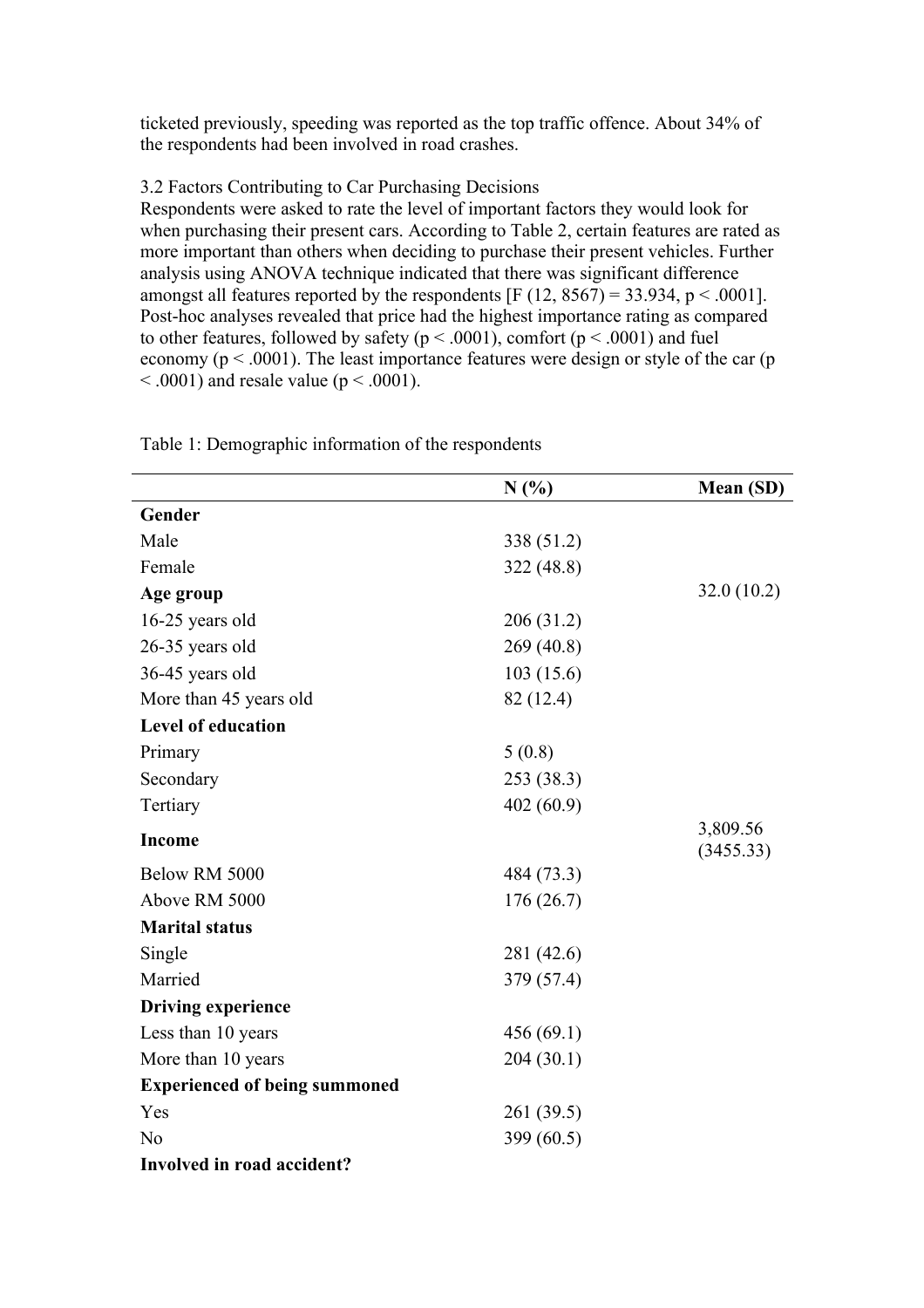| Yes            | 227(34.3) |
|----------------|-----------|
| N <sub>0</sub> | 433(65.6) |

Further analysis regarding the top three factors using a two-way ANOVA indicated that there was a significant interaction effect between gender and age groups on the rating of safety and comfort. Post-hoc analyses revealed that, female drivers in the youngest age group (16-25 years old) and male drivers aged older than 45 years rated safety and comfort as more important than the other age groups. For the feature of price, a main effect was found only between genders with no interaction effect with age groups. In other words, gender is independent of age groups in terms of price. Across all age groups, female drivers tended to rate the importance of price higher than male drivers. The ES for both the interaction effects (safety and comfort) and main effect (price) is considered low or small effect, as shown in Table 3.

|                                               | N(%)         |                |      |                |      | Mean | <b>SD</b> |
|-----------------------------------------------|--------------|----------------|------|----------------|------|------|-----------|
| <b>Factor</b>                                 | $\mathbf{1}$ | $\overline{2}$ | 3    | $\overline{4}$ | 5    |      |           |
| Price                                         | 1.2          | 3.9            | 1.7  | 50.3           | 42.9 | 4.30 | .790      |
| Safety aspects                                | 2.0          | 2.1            | 16.7 | 29.2           | 50.0 | 4.23 | .936      |
| Comfort                                       | 1.4          | 3.3            | 12.9 | 39.7           | 42.7 | 4.19 | .881      |
| Fuel economy                                  | 1.5          | 3.0            | 16.5 | 41.7           | 37.3 | 4.10 | .887      |
| Cost of maintenance/service                   | 1.5          | 3.0            | 13.3 | 51.5           | 30.6 | 4.07 | .833      |
| Reliability                                   | 1.5          | 2.9            | 18.8 | 46.7           | 30.2 | 4.01 | .861      |
| Interior/luggage space                        | 1.4          | 6.2            | 16.2 | 45.2           | 31.1 | 3.98 | .919      |
| Performance (including)<br>power & handling)  | 1.4          | 5.6            | 19.4 | 45.5           | 28.2 | 3.93 | .905      |
| Warranty coverage                             | 3.2          | 4.7            | 22.3 | 39.2           | 30.6 | 3.89 | .997      |
| Vehicle size (sedan,<br>hatchback, SUV, etc.) | 2.4          | 8.0            | 23.6 | 42.4           | 23.5 | 3.77 | .978      |
| Style / design / colour                       | 3.5          | 9.1            | 20.5 | 46.2           | 20.8 | 3.72 | 1.005     |
| Resale value                                  | 2.9          | 10.0           | 23.6 | 43.3           | 20.2 | 3.68 | .998      |
| <b>Brand</b>                                  | 3.2          | 12.7           | 16.7 | 48.0           | 19.4 | 3.68 | 1.026     |

Table 2: Factors considered by the respondents when purchasing their present cars

*Note: 1=Very Unimportant, 2=Unimportant, 3= Neither, 4=Important, 5=Very Important*

Table 3: Two-Way ANOVA of features identified by the consumers as the top three most important factors considered when purchasing their present cars

|        | Gender   |        |       | Age group |        | Gender * Age Group |  |
|--------|----------|--------|-------|-----------|--------|--------------------|--|
|        | F        | ES     |       | ES        |        | ES                 |  |
| Price  | $4.007*$ | 0.0061 | 1.327 | 0.0061    | 0171   | 0.0008             |  |
| Safety | 0.817    | 0.0013 | 0.675 | 0.0030    | 3.512* | 0.0160             |  |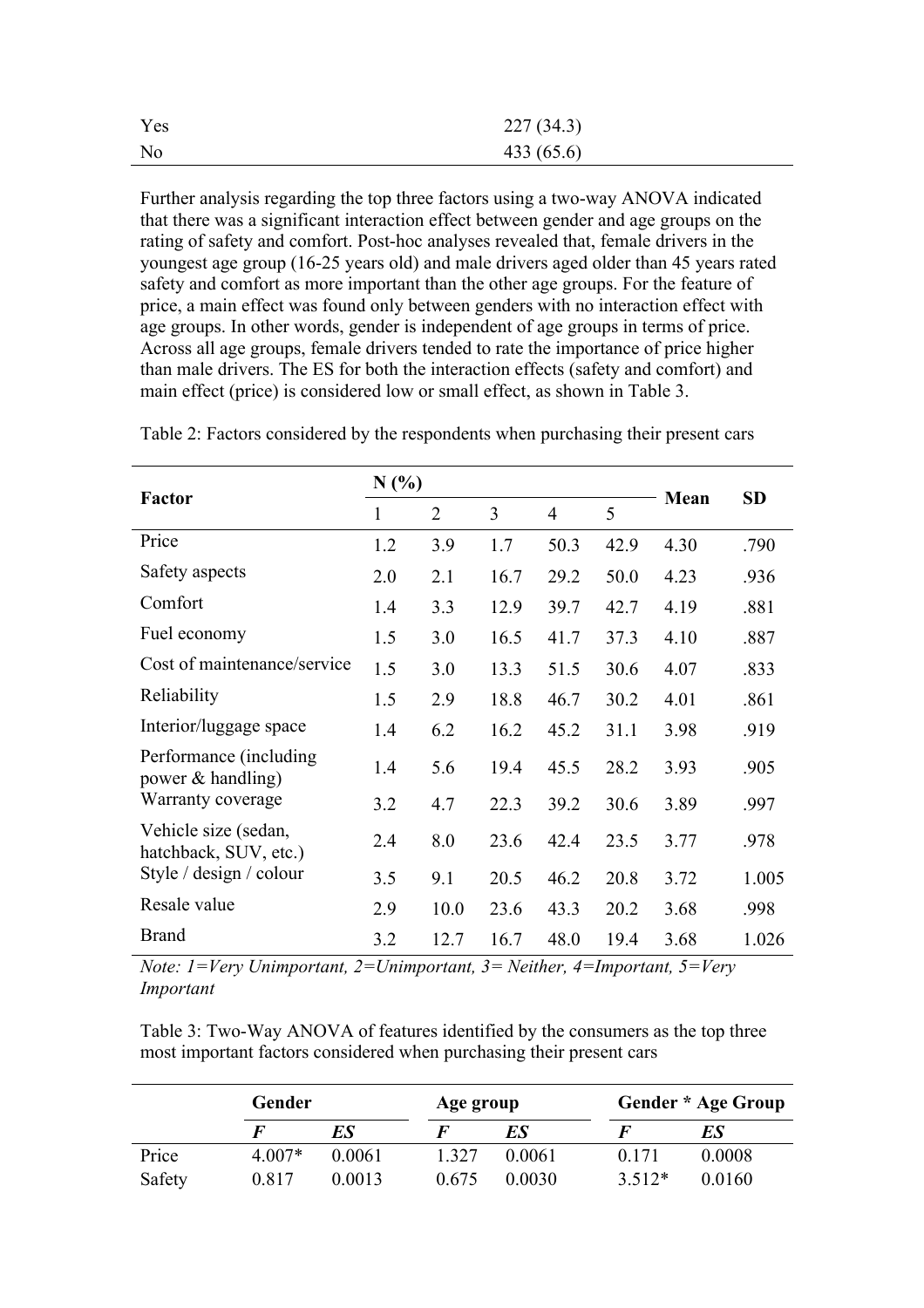| Comfort                     | 0.604 | 0.0009 | $0.442 \qquad 0.0020$ | $3.648*$ 0.0163 |  |
|-----------------------------|-------|--------|-----------------------|-----------------|--|
| $*_{\infty}$ $\wedge$ $\in$ |       |        |                       |                 |  |

\**p*<.05

3.3 How do the Consumers Conceptualize Vehicle Safety?

In the current study, respondents were asked to list up to three factors that they believed would make vehicles safe. A lot of responses were obtained from the respondents which were grouped into different relevant categories, as illustrated in Figure 2. Most of them listed braking system e.g. Antilock Braking System (ABS) and Electronic Stability Control (ESC) as the most important safety features in comparison with passive safety technologies e.g. airbag and seatbelt. It is interesting to note that none of the respondent associated vehicle safety with "crashworthiness ratings or safety results".



Figure 2: The most important factors that consumers believed would make cars safer

# 3.4 ASEAN NCAP

Out of the 660 respondents surveyed, only 15.5% (102) of them knew about the ASEAN NCAP, primarily from their friends and family members, as shown in Figure 3. The ASEAN NCAP website which contains most of the information on the tested vehicles was not regarded as the main source of information to refer to. In fact, only about 10% of the respondents learnt about the ASEAN NCAP via its website.

Furthermore, 43 respondents could name the safety rating of their present cars whereas the remaining 59 respondents were either uncertain or did not know that their vehicles have been rated by the ASEAN NCAP. Of the 43 respondents who knew that their cars have been tested by ASEAN NCAP, 51.2% percent of them said such information has greatly influenced their purchasing decisions. Those who responded "No influence at all" (N=4) purchased their cars before the ratings were announced.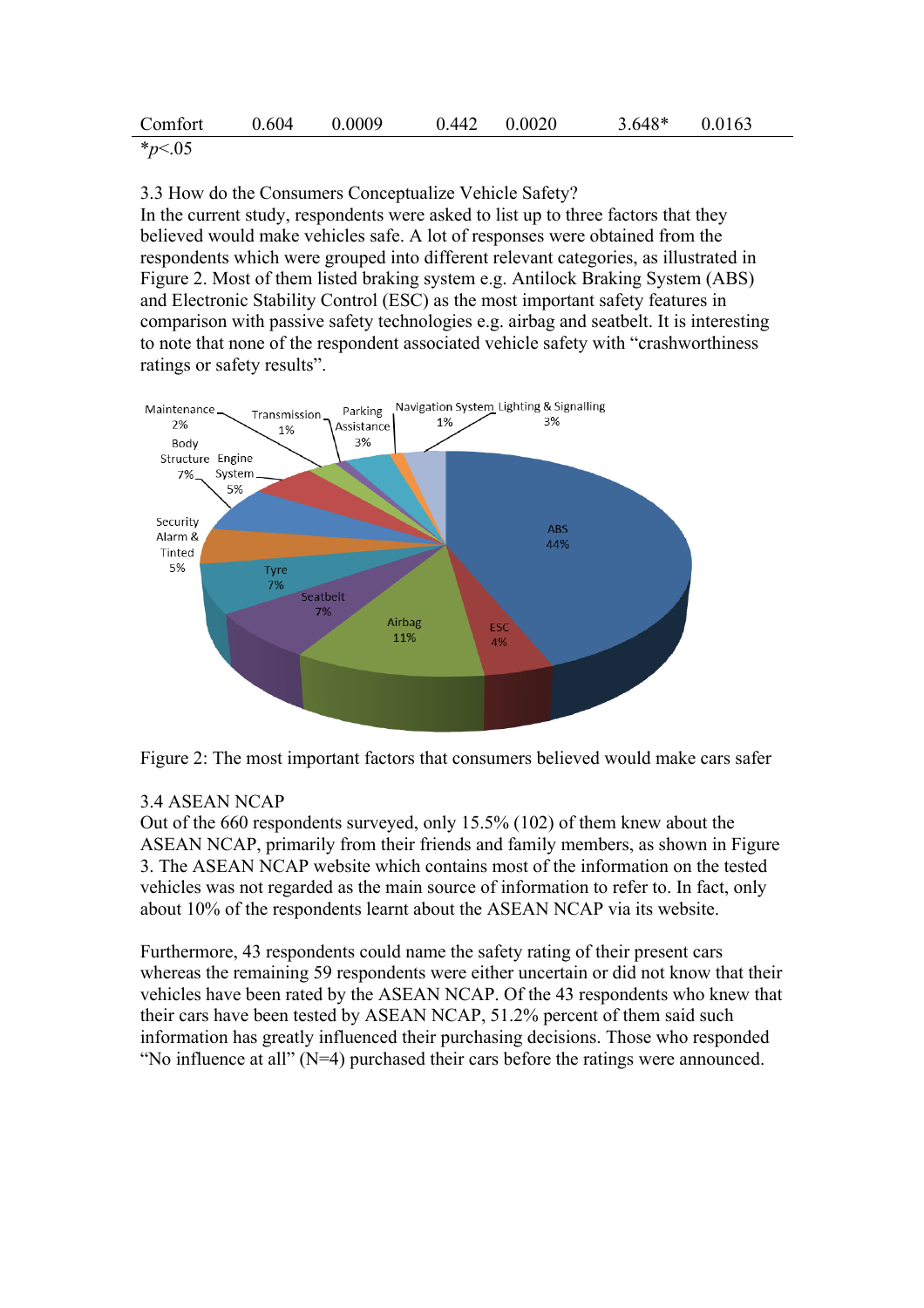

Figure 3: Source of information used by respondents who have heard about ASEAN NCAP

#### **Discussions**

The first aim of this study was to determine whether safety plays an important role in the vehicle purchasing process, relative to other factors. The findings of the current study are consistent with previous studies conducted in different western countries, namely France, Germany, Great Britain, Italy, Portugal, Czech Republic, and Poland (MORI, 2005), Sweden and Spain (Koppel et al., 2008), United States (McCartt and Wells, 2010), and Canada (Robertson et al., 2013). In these studies, safety is rated as one of the most important factors to consider when purchasing a particular vehicle model. This is in contrast to several studies which suggest that safety is not always the main priority for consumers when deciding which vehicle to purchase i.e. safety has been shown to be consistently outranked by price, appearance and reliability (DesRosiers Automotive Reports, 2002; Vrkljan & Anaby, 2011; Clark et al., 2012).

Another essential finding from the current study is that consumers typically associate "safer vehicle" with safety items, particularly active safety (e.g. braking system) rather than the overall safety performance (i.e. crashworthiness ratings); with the same situation reported in other studies (MORI, 2005; Koppel et al., 2008). Although active safety is considered highly important in the event of a crash which acts as "preventive" measures, the condition of the occupants if their vehicle is involved in a crash ("mitigation" measures) is also essential. To address this issue, most of the NCAPs incorporate both aspects. For example, to qualify for a 5-star rating in the ASEAN NCAP, the tested vehicle must be equipped with ESC as pre-requisite in addition to the minimum AOP of 14 points (ASEAN NCAP, 2012).

When examining the interaction effects between age and gender, those who rated safety gradually increased by age for male drivers. This could be due to the lifestyle changes where more safety features such as child restraints to transport children would be used (Vrkljan  $\&$  Anaby, 2011). Nevertheless there are inadequate evidences to support this claim. This finding also suggested that young male drivers viewed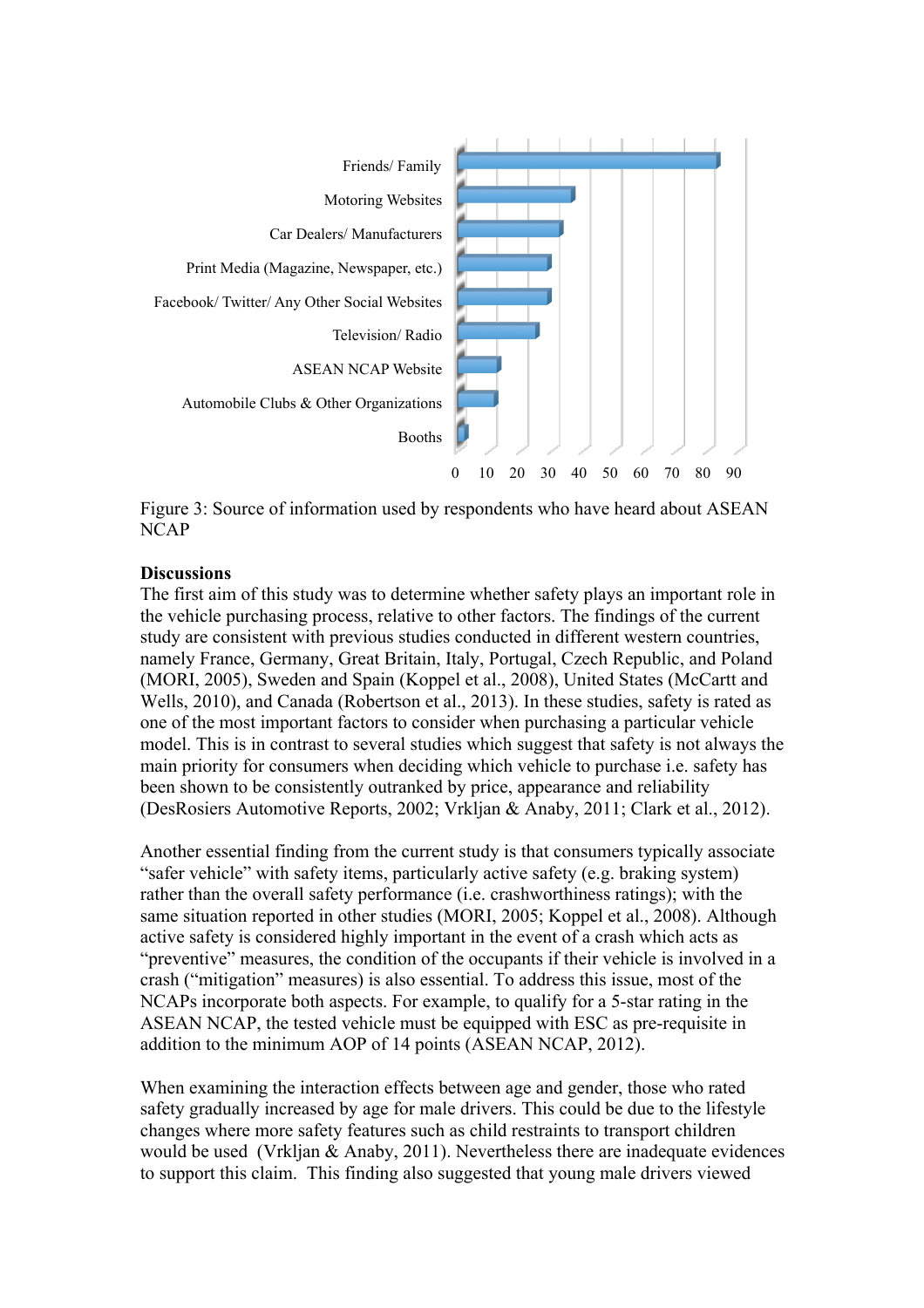safety as less important than other age groups. This requires further attention as this particular male age group has been shown to be over-represented in road crash statistics i.e. higher risk of collision (WHO, 2013).

The result also indicated that a relatively low number of respondents were aware of or have heard about ASEAN NCAP and its website. Language barrier might be one of the main reasons leading to the low ASEAN NCAP awareness level, where the medium of language used to disseminate most of the information on ASEAN NCAP is currently English. This may also affect other ASEAN countries where English is not a first language (Zulhaidi et al., 2013). The Euro NCAP also faced the same situation although the consumer safety program has existed for decades. As reported by Koppel et al. (2008), safety information is not the first choice for consumers to refer to as compared to other sources (e.g. friends, families, vehicle dealers, etc.) although safety tops their list of selections when deciding on which vehicle to purchase.

This study has potential implications for ASEAN NCAP's road maps and future strategies. It is recommended that a specific working group under the ASEAN NCAP is formed to objectively look into marketing and branding strategies. The working group is responsible – among others – in finding better ways for communication and dissemination of information on the ASEAN NCAP, in focusing on understanding consumers' needs, as well as enhancing existing safety information and improving awareness and use of ASEAN NCAP ratings.

Together with media campaigns to reach a wider spectrum of consumers, the working group is also responsible in engaging government agencies and private corporations by proposing the inclusion of ASEAN NCAP ratings into their fleets' vehicle purchasing policy. This will create a "vehicle safety" culture in the fleet industry which is hoped to reach the consumers at large. This has been introduced by the Australia NCAP for the Department of Transport, Energy and Infrastructure (DTEI) since 2008, where this policy has reduced the number and severity of crashes involving DTEI fleet vehicles after two years (Leyson, 2010).

In addition, engagement with established organizations and related stakeholders by way of utilizing their Corporate Social Responsibility (CSR) initiative is vital in elevating the visibility of the ASEAN NCAP program and its rating. This can be further explored through media campaigns as well as technical and academic seminars, which could pave the way forward and spark a bright future for the ASEAN NCAP promotion.

After the ASEAN NCAP was established in 2012, several manufacturers have responded well by incorporating safety features into the development of new models. However, the outcome of the commendable efforts by manufacturers will be more effective if the consumers are well aware of the incorporated safety items. For that, it is the responsibility of ASEAN NCAP to encourage the manufacturers to include the ASEAN NCAP safety information into their advertisements as part of their selling points.

Injury severity of car occupants in a crash is part of the liability coverage for auto insurance compensation, other than vehicle damage repair. With the improvement of overall vehicle safety standards, the insurance industry will directly benefit from this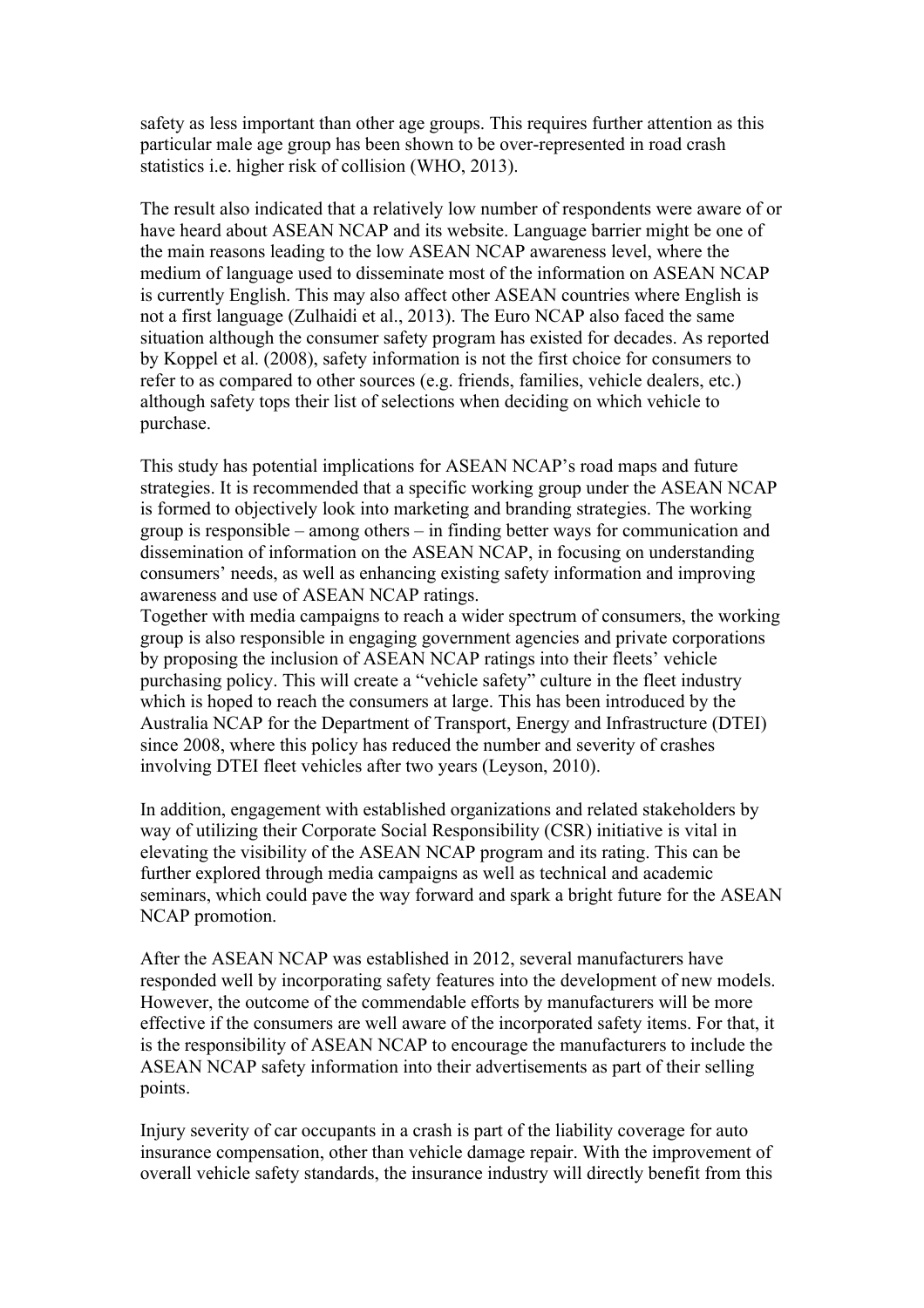by means of lower national pay-out to crash victims. It is therefore imperative for the insurance industry to incorporate ASEAN NCAP results into their insurance premium package, by allocating special discounts on insurance premium for vehicles with higher safety ratings.

#### **Limitations**

There are several limitations identified in this study. Firstly, the respondents surveyed were from the city areas only. The study location, Klang Valley, which is also called the Greater Kuala Lumpur, comprises mainly the capital city of Malaysia (Kuala Lumpur) and its suburbs, and adjoining cities and towns in the state of Selangor. Therefore, it is not possible to generalize these findings to the whole of Malaysia or ASEAN population. However, it is expected that the population in rural or suburban areas may have a lower exposure to the ASEAN NCAP.

Future studies shall include respondents from the rural areas in Malaysia and other ASEAN countries. Secondly, the number of respondents who knew that their cars have been rated by the ASEAN NCAP was very small. This could be partly due to the small number of cars that have tested so far (19 models). Further analysis will be conducted in the future after more samples are added.

### **Conclusions**

The results of the present study suggest that safety is one of the main factors considered by the consumers when purchasing their present cars, with most of them listing the braking system as the most important feature. Both gender and age have been shown to be associated with safety. Although the number of respondents who were aware of the ASEAN NCAP and would use the safety information to purchase cars is still low, it is still a positive and impressive finding considering that the ASEAN NCAP was just established recently. It is hoped that the recommendations highlighted in this study will be useful to the stakeholders, policy makers and related agencies in promoting safer vehicles to the consumers in the region.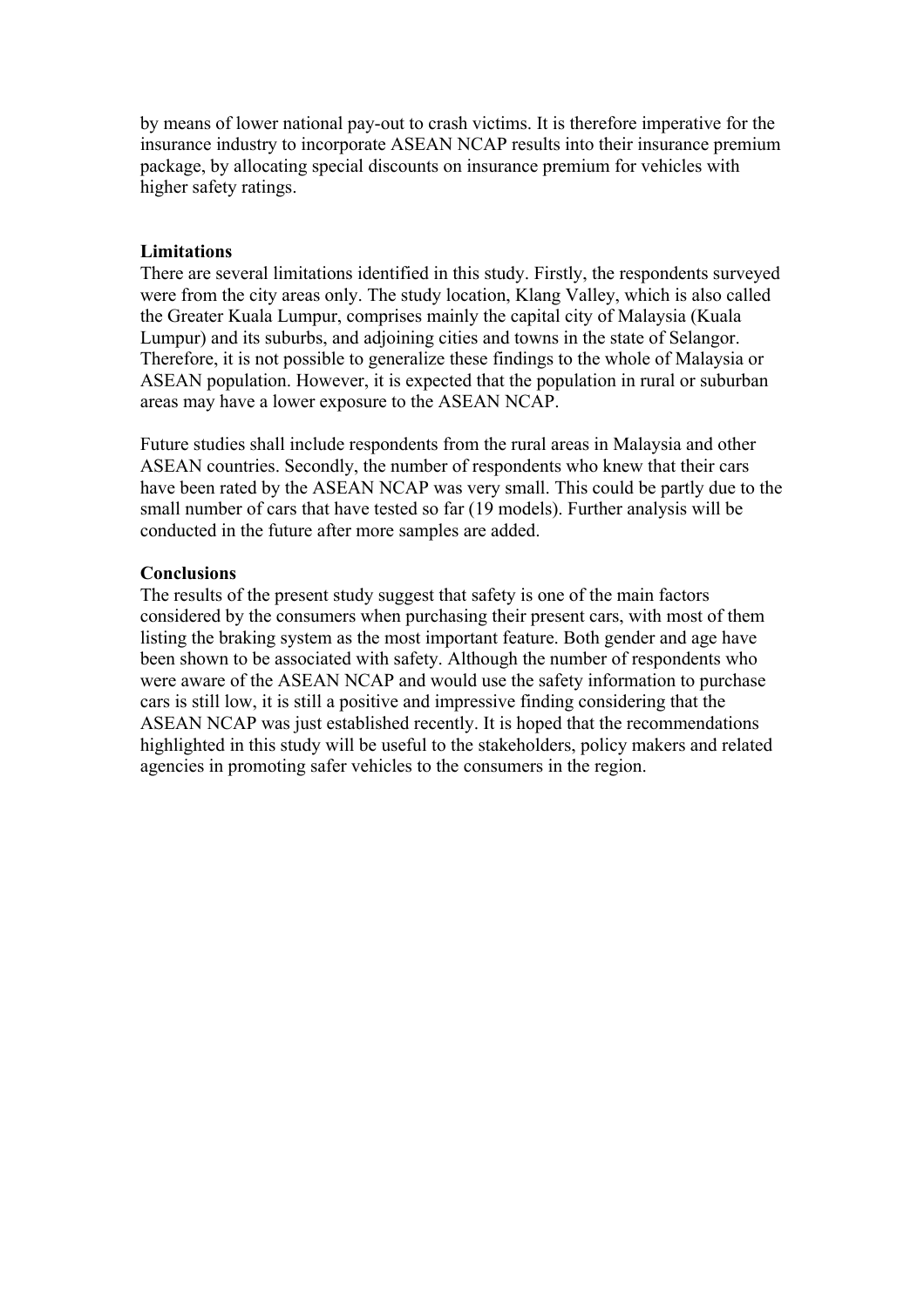### **References**

Aqbal Hafeez, A., Zulhaidi, M.J., Yahaya, A., Mohd Syazwan, S., Fazli, Y. (2009). *Malaysian Vehicle Assessment Programme: Proton EXORA – a 4-Star MPV in Safety* (MIROS Publication No. MER 09/2009). Kuala Lumpur, Malaysia: Malaysian Institute of Road Safety Research.

ASEAN Automotive Federation (AAF). (2012). *Sales: 2012*. Retrieved from the AAF website: http://www.asean-autofed.com/files/AAF\_Statistics\_2012.pdf

ASEAN NCAP. (2012). *Assessment Protocol and Biomechanical Limits (Version 1.0)*. Kuala Lumpur, Malaysia: Author.

Clark, B., Hoareau, E., Newstead, S., Koppel, S., & Charlton, J. (2012, October). *How Safe is My Car: Is Safety a Priority in Private Vehicle Purchasing?* Paper presented at the Australasian Road Safety Research, Policing and Education Conferences 2012, Wellington, New Zealand.

Cohen, J. (1977). *Statistical Power Analysis for the Behavioural Sciences* (2<sup>nd</sup> ed.). Hillsdale, NJ: Lawrence Earlbaum.

DesRosiers Automotive Reports (2002). *The Need for Dialogue: A Perspective on Vehicle Safety* (ISSN 0841–9957). Richmond Hill, Ontario: Author.

Koppel, S., Charlton, J., Fildes, B., & Fitzharris, M. (2008). How important is Vehicle Safety in the New Vehicle Purchase Process? *Accident Analysis and Prevention*, 40(3), 994-1004.

Leyson, M. (2010, September). *Safer Vehicle Fleet – The Success of a Focused New Vehicle Purchasing Policy*. Paper presented at the Australasian Road Safety Research, Policing and Education Conferences 2010, Canberra, Australia.

Market & Opinion Research International (MORI). (2005). *Euro NCAP Consumer Buying Survey 2005*. Retrieved from http://www.carpages.co.uk/motoring-news/euroncap-29-11-05.asp

Mccartt, A.T., & Wells, J.K. (2010). *Consumer Survey about Vehicle Choice*. Arlington, USA: Insurance Institute for Highway Safety.

Road Safety Department of Malaysia. (2006). *Road Safety Plan of Malaysia 2006- 2010*. Putrajaya: Ministry of Transport Malaysia.

Robertson, R.D., Vanlaar, W.G.M., Marcoux, K.D., McAteer, H.J. (2012). *Vehicle Safety Features: Knowledge, Perceptions, and Driving Habits*. Ottawa, Canada: The Traffic Injury Research Foundation.

Vrkljan, B.H., & Anaby, D. (2011). What Vehicle Features are Considered Important when Buying an Automobile? An Examination of Driver Preferences by Age and Gender. *Journal of Safety Research*, 42, 61-65.